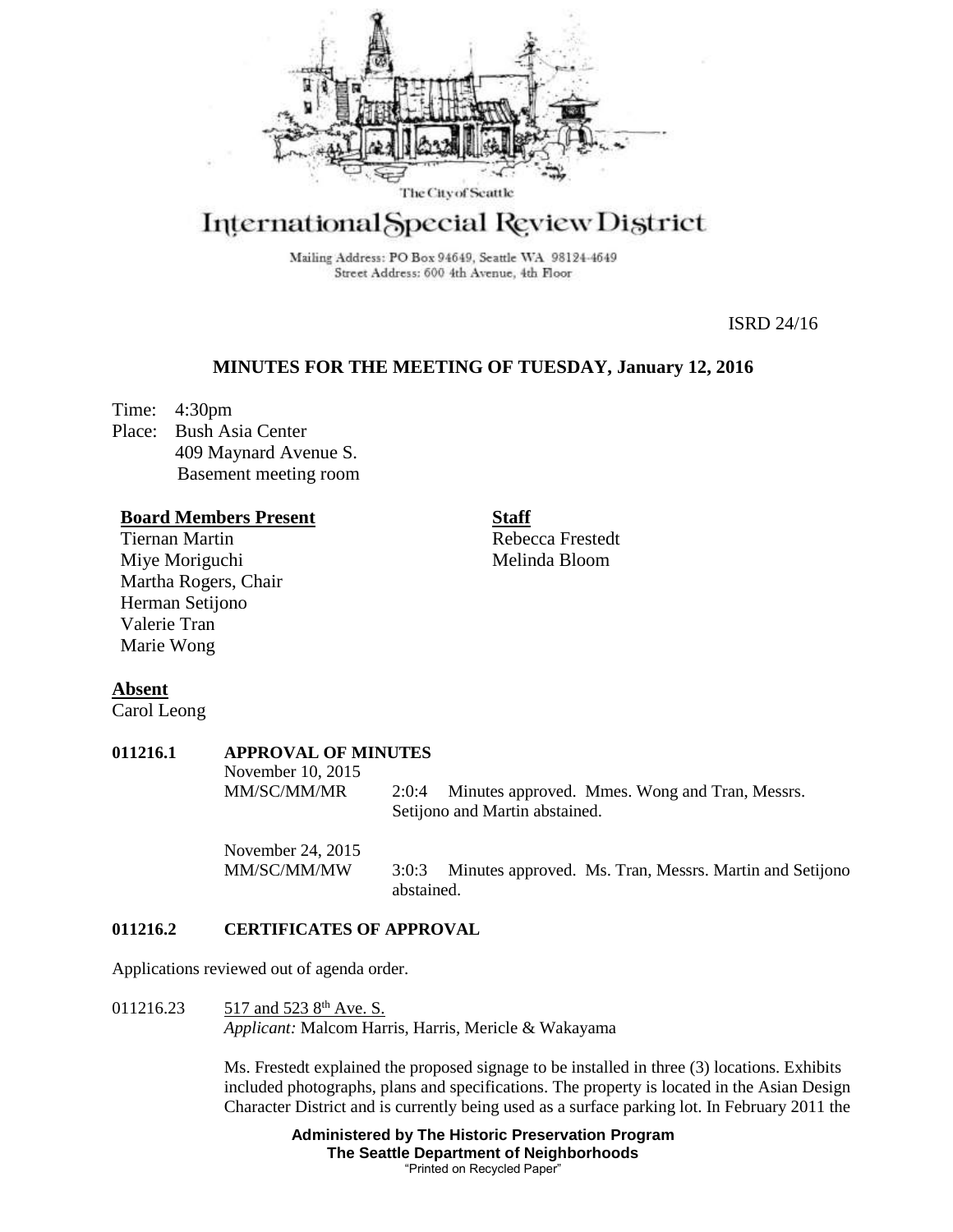ISRD Board considered a proposal to establish use at 517 and 523  $8<sup>th</sup>$  Ave. S. as parking lots for a series of clients who were leasing space in the lot. The Board determined that the applicant failed to establish that the users of the lot were accessory to activities within the Chong Wa Benevolent Association building and voted to deny the proposal. In accordance with Seattle Municipal Code 23.66.320, surface parking areas are prohibited as principal uses, but may be permitted as accessory uses.

#### Applicant Comment:

Malcom Harris explained the need to establish accessory use for parking lot. He explained that two parcels have been used for parking since the 1960s but they are also used for drill team practice and for school activities. He said that a system has been instituted where only employees, visitors or staff can park. He said they will lock off the gates and will post signs at three locations on chain link fences that parking is for Chong Wa only.

Responding to questions about existing public uses, such as the basketball hoops, Chong Wa member Sue May Eng said no changes were planned. It was noted that Chong Wa may at a later date install an electric gate.

Mr. Harris said a placard will need to be placed in the window of cars authorized to park in the lot.

Ms. Frestedt noted that if any changes are planned for the physical site to come back for review.

Public Comment: There was no public comment.

Tuck Eng, Chong Wa board member, said they are working with the City. He said that Chong Wa is a non-profit that provides community service and needs the revenue. He said they have allowed dumpsters to be placed there for community events. He said it is odd that they can't use it as a commercial property.

Ms. Frestedt said it would require legislative action to change code to allow principal use surface parking.

Action: I move that the International Special Review District Board recommend approval of a Certificate of Approval for use and signs, as proposed.

The Board directs staff to prepare a written recommendation of approval, based on consideration of the application submittal and Board discussion at the January 12, 2016 public meeting, and forward this written recommendation to the Department of Neighborhoods Director.

This action is based on the **following applicable sections of the International Special Review District Ordinance and District Design Guidelines:** 

**SMC 23.66.030 – Certificates of approval – Application, review and appeals SMC 23.66.320 – Permitted uses SMC 23.66.338 – Signs F. Surface Parking Lot Signage**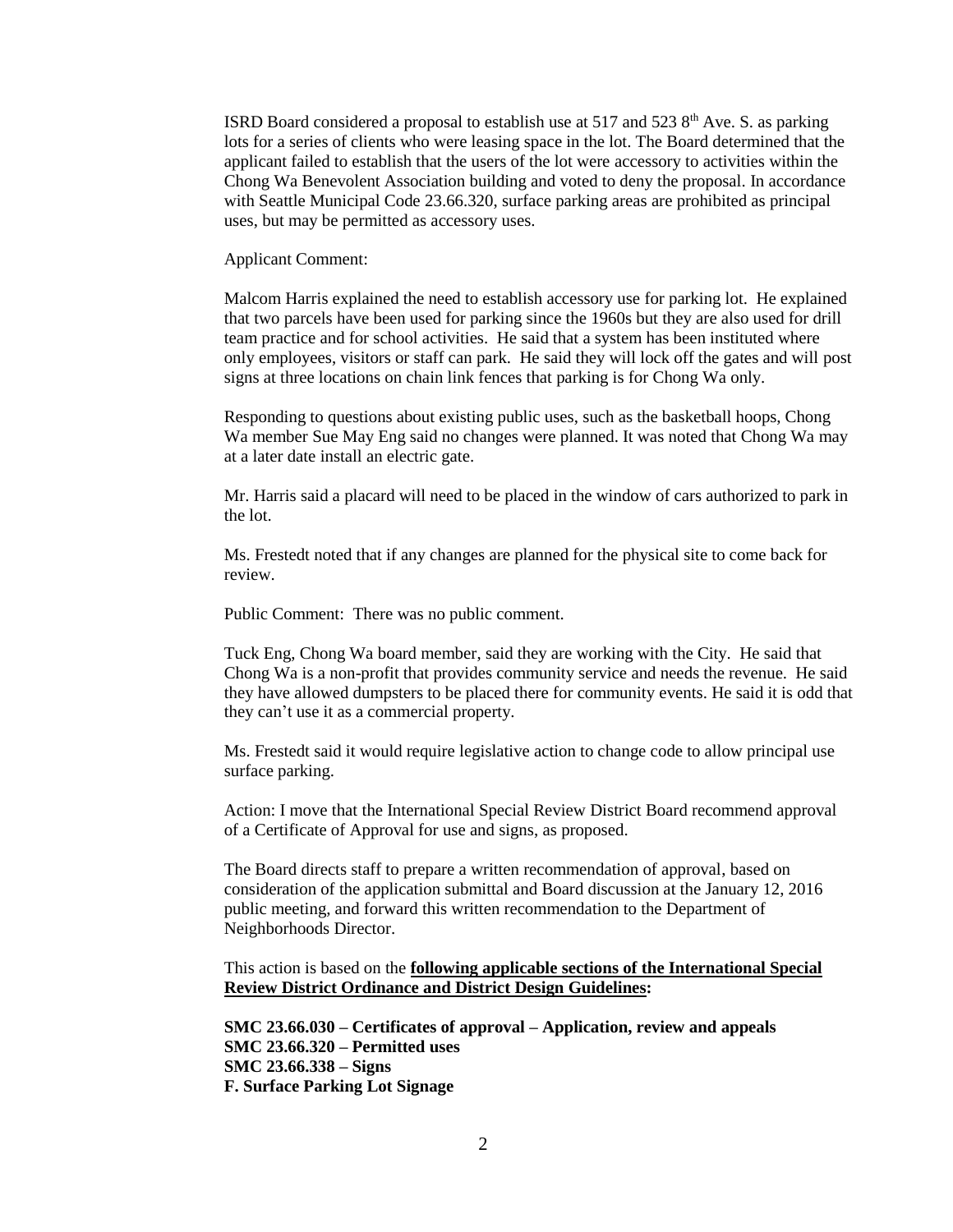#### **Secretary of the Interior's Standards:**

**#10.** New additions and adjacent or related new construction shall be undertaken in such a manner that if removed in the future, the essential form and integrity of the historic property and its environment would be unimpaired.

MM/SC/HS/MM 6:0:0 Motion carried.

011216.21 Fruit Bliss Café 414 8th Ave. S. *Applicant:* Xiao Song, business owner

Ms. Frestedt presented the proposal on behalf of the applicant.

Ms. Frestedt explained the proposed replacement of the sign face on the existing interior-lit cabinet sign. Exhibits included plans, photographs and material samples. This business is located within the Asian Design Character District. Ms. Frestedt said the sign is Lexan with vinyl graphic. She said the existing sign box will be used she will just slide in new piece of Lexan.

Ms. Moriguchi said it is straightforward.

There was discussion about the translation and differences between the Chinese and English language text.

Public Comment: There was no public comment.

Board Discussion: Board members had enough information to make a decision.

Action: I move that the International Special Review District Board recommend approval of a Certificate of Approval for signage, as proposed.

The Board directs staff to prepare a written recommendation of approval, based on consideration of the application submittal and Board discussion at the January 12, 2016 public meeting, and forward this written recommendation to the Department of Neighborhoods Director.

This action is based on the **following applicable sections of the International Special Review District Ordinance and District Design Guidelines:** 

**SMC 23.66.030 – Certificates of approval – Application, review and appeals SMC 23.66.338 – Signs**

## **ISRD Design Guidelines for Signs**

MM/SC/MM/HS 6:0:0 Motion carried.

011216.22 Publix

504-510  $5^{th}$  Ave. S. *Applicant:* Susan McNabb, Graham Baba Architects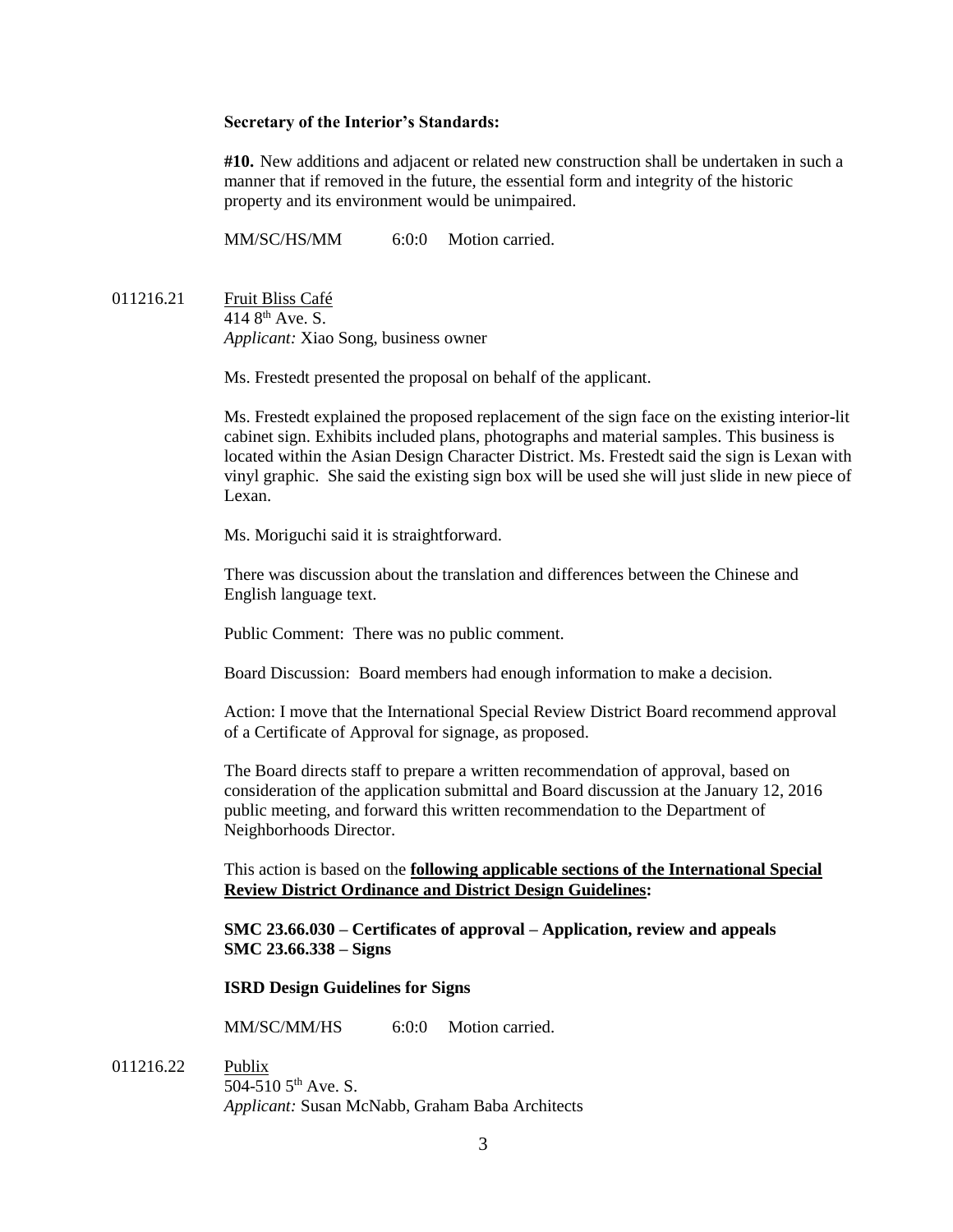*Mr. Setijono and Ms. Moriguchi recused themselves due to their respective affiliations with the project.*

Ms. Frestedt explained the proposed building signage and tenant sign plan. She reported that building signage consists of:

- Restoration of the canopy signage on the west façade. No illumination is proposed;
- Installation of illuminated, steel letters mounted to the canopy on the south façade;
- Installation of a neon blade sign on the east façade; and,
- Application of vinyl decal window signs.

Ms. Frestedt noted that the building sign plan identifies the type and preferred location(s) of tenant signage allowed. She explained the proposed outdoor furnishings for the courtyard and rooftop patio and exterior building amenities (bike racks, waste receptacles). Exhibits included photographs, plans and specifications. She said the Publix Hotel was constructed in 1927 and is a contributing building located within the Asian Design Character District. A Certificate of Approval for revisions to the final design, related to window and paint colors, was issued in November 2015. A Certificate of Approval for Use and Final Design for rehabilitation of the building was issued in August 26, 2014.

#### Applicant Comment:

Susan McNabb identified on plan elevations proposed signage locations. She explained that the east elevation fronts the courtyard and parking lot; a blade for each tenant is proposed. The said a neon sign is proposed at the back entry to the Publix lobby. At the north entry to the Publix and at the north façade of the warehouse areas have been designated for tenant signage – flat building signage and blades. She said that at the Publix entry historic canopy will be refurbished and signage will be added to glass on doors – antique white vinyl laser cut. She said that footers will also be antique white vinyl laser cut with building name, info.

Ms. McNabb said that they will put in a new canopy at the S. Weller entrance; letters on the building will be powder-coated to match blackened steel. She said that letters will be lit form the front and light mechanism will not be visible. She said that the blade will be a folded piece of blank metal onto which the tenant can laser cut their name/logo; she said they will be lit by LED strip. She said at the east entrance to the Publix lobby they propose a neon sign in black powder-coated metal housing to act as a 'small marker' for the back entry. She said that white vinyl lettering will adhere to windows. She went over material specifics and said that they will provide guidelines for tenants about what is the sign plan allows.

Ms. McNabb said the furniture proposed for the courtyard and the penthouse is durable, clean, Asian-inspired, and easily moved and stored. She said that two arc shape bike racks are proposed and one set of trash and compost receptacles. She said the furniture for the penthouse is lower-scale and not visible. She provided cut sheets and material and color samples; to-scale drawings/construction documents were provided as well.

Ms. Rogers asked if there would be lighting on the main sign on historic canopy.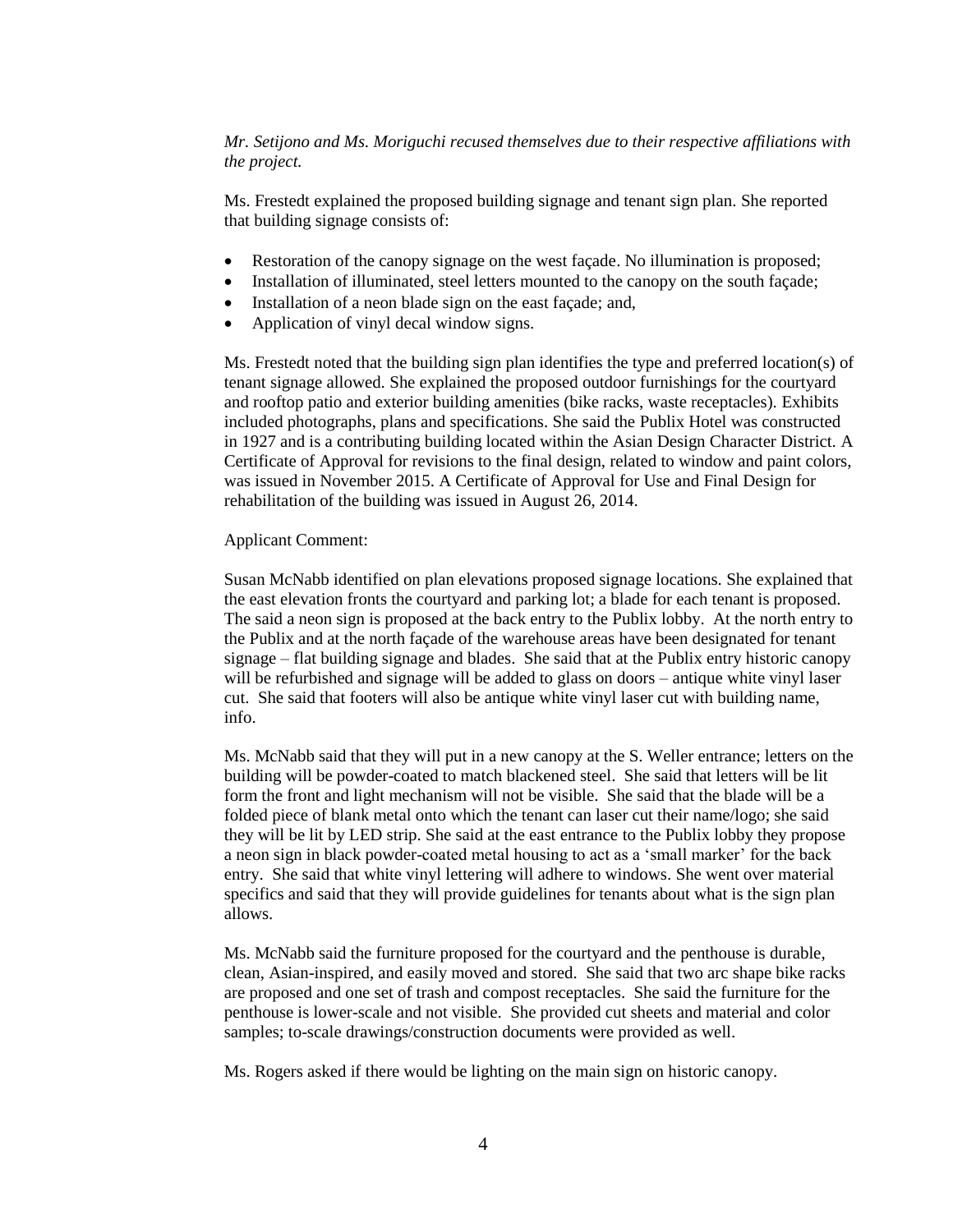Ms. McNabb said there won't be on the sign itself – there is lighting within the canopy previously approved - that will light the sidewalk below.

There was discussion about the proposed placement of the blade signs as shown on the sign plan.

Ms. Rogers said that south portion is not historic building and the architecture is not as critical; she suggested attaching to the beam across the top of the door.

Ms. McNabb concurred. Responding to questions she said that the signage on the front door will be at pedestrian height.

Mr. Martin asked about window applied tenant signage.

Ms. McNabb said they could have that as long as it isn't obstructing the view.

In response to a question from the Board, Ms. McNabb explained the integration of the neon into the blade sign.

Ms. Tran asked about the location and quantity of bike racks.

Ms. McNabb said there would be two racks, providing spaces for a total for 4 bikes.

Public Comment: There was no public comment.

Ms. Frestedt explained that the board could recommend re-alignment of north and south of entry signs subject to review and approval by staff or for further board for review. She noted that each sign once proposed will be reviewed on a case-by-case basis.

Ms. Tran said she likes that the furniture is movable.

Ms. Rogers reiterated her concern about sign that doesn't reinforce architecture and suggested lining it up with pilaster. She said there is not vertical other than pilaster in storefront area.

Ms. Wong asked if the entry way south of main entry is recessed.

Ms. McNabb said it is.

Ms. Wong commented on blade signs lining up with vertical elements there as well and noted the stronger relationship to vertical elements.

Action: I move that the International Special Review District Board recommend approval of a Certificate of Approval for building signage and site plan, conditional upon submission of a narrative and corresponding plans that the location of blade signs will align with historic framework of building.

The Board directs staff to prepare a written recommendation of approval, based on consideration of the application submittal and Board discussion at the January 12, 2016 public meeting, and forward this written recommendation to the Department of Neighborhoods Director.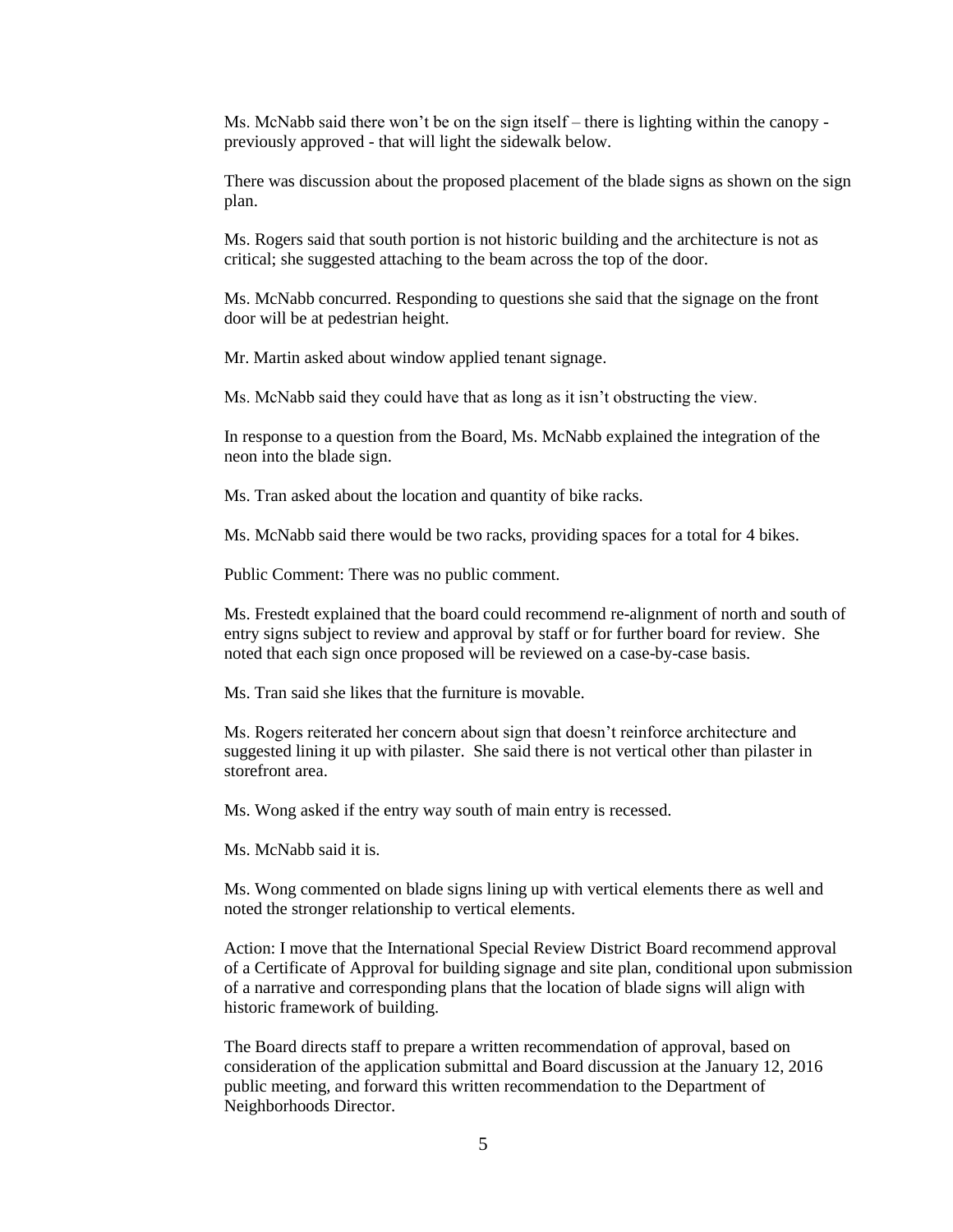This action is based on the **following applicable sections of the International Special Review District Ordinance and District Design Guidelines:** 

**SMC 23.66.030 – Certificates of approval – Application, review and appeals SMC 23.66.338 – Signs**

#### **ISRD Design Guidelines for Signs**

#### **Secretary of the Interior's Standards:**

**#9.** New additions, exterior alterations, or related new construction shall not destroy historic materials that characterize the property. The new work shall be differentiated from the old and shall be compatible with the massing, size, scale, and architectural features to protect the historic integrity of the property and its environment.

**#10.** New additions and adjacent or related new construction shall be undertaken in such a manner that if removed in the future, the essential form and integrity of the historic property and its environment would be unimpaired

MM/SC/VT/MW 4:0:2 Motion carried. Mr. Setijono and Ms. Moriguchi recused themselves.

011216.24 Sunny Massage & Spa 661 S. Jackson St. *Applicant:* NuYing Yang, business representative

> Ms. Frestedt explained the proposed request for retroactive approval of a change of use from "retail" to "service" for a massage spa. She said the proposed request for retroactive approval of signage, consisted of 5 window signs or posters and two illuminated open signs. She explained the proposed request for retroactive approval of window treatments, consisting of opaque curtains and yellow fabric behind the transom windows.

Exhibits included photographs and plans. Ms Frestedt said the Evergreen Apartments building was constructed in 1916 and is a contributing building located within the Asian Character Design District and in the Retail Core where Street-level Uses are required. She reported that the proposed use is not one of the preferred uses outlined in SMC 23.66.324 – Street-level uses, and it is the staff opinion that it may be better suited for a second story space that is not at ground level. Staff has discussed the transparency requirement with the business owner and expressed concern that the window treatments, as proposed, do not comply with the provisions of SMC 23.66.336 B. 4. Transparency Requirement. Staff recommended exploration of alternative approaches for providing privacy screening for customers while maintaining the transparency requirement.

Applicant Comment:

Nu Ying Yang said they didn't know the rules about use and transparency.

Ms. Frestedt summarized her work with the applicant to inform him of requirements and noted that the case has been referred to DPD and Law for further enforcement.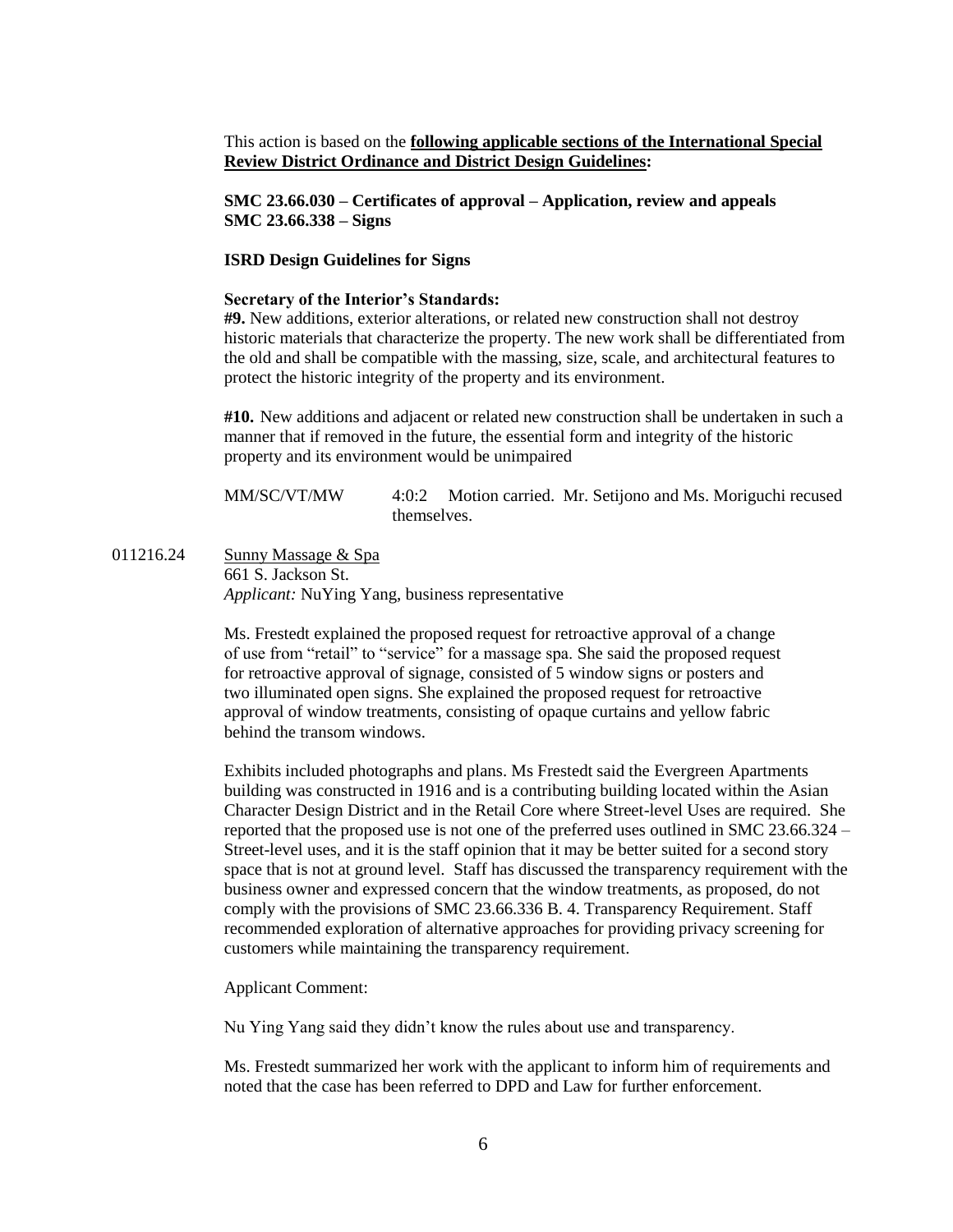Mr. Yang said they want the curtain because non-customers walk in and bother employees. He said it is too bright with the curtains open. He said since receiving a letter about the curtains that they have been opened.

Mr. Setijono asked if massage was performed in the lobby.

Mr. Yang said it is – they have three rooms and five recliners in the lobby. In response to a question, he confirmed that there is also a window and curtains along the alley (east façade).

Ms. Frestedt said this window is visible from the right of way and also subject to Board review. She said she has only seen curtains closed. She noted transparency requirements and Code.

Ms. Rogers suggested putting something 3' back from window.

Public Comment:

Nelson Nakata, property manager, asked whether or not it would be okay to put up screening, set back from the window.

Ms. Frestedt said that setback may be acceptable if they could put something there to activate the space. She said there are options for the transom window as well. She said the yellow color as presented is abrupt.

Board Discussion:

Ms. Moriguchi said that the opaqueness doesn't meet the Code and noted there are options that could solve issues. She said they could work with setback screening elements, a picture, transoms, and other ways that are not set directly against the window and are more contextual with the architecture of the building. She suggested a different color for the transom window treatments, as well.

Ms. Tran suggested a setback or screen or a transparent film for transom.

Board members preferred that the curtains be removed and applicant use screens or an alternative treatment that allowed more transparency. Members stated that the Code is clear about transparency and street level uses.

Mr. Yang said they are going to sell the business.

Mr. Nakata said that regarding the sale there is no approval or exchange of lease until issues are resolved.

Ms. Moriguchi said that the signage is ok but she did not support the curtains.

Action: I move that the International Special Review District Board recommend approval of a Certificate of Approval for use and signage and *deny* the request for window treatments, as proposed.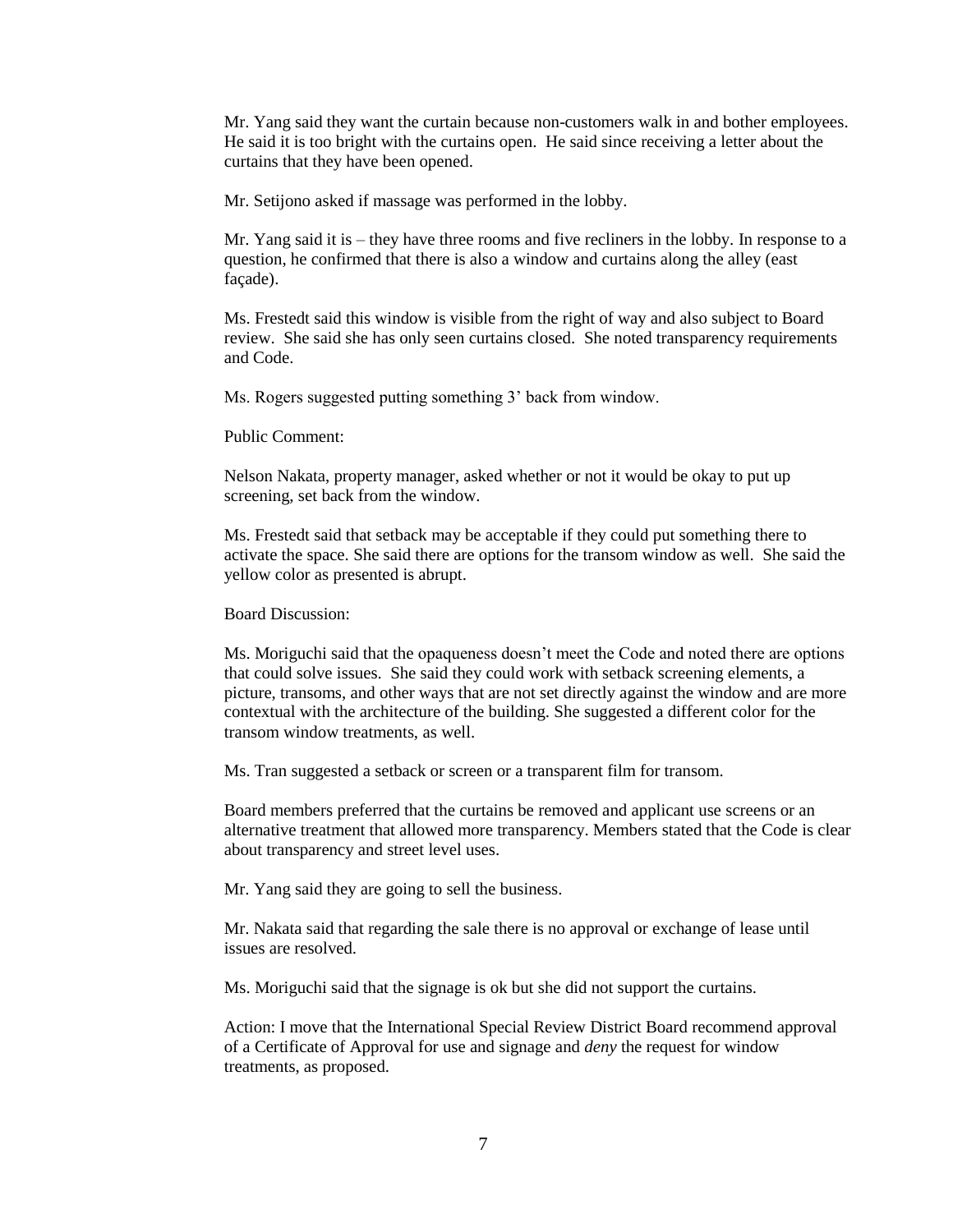The Board directs staff to prepare a written recommendation of approval for use and signage and denial of window treatments based on consideration of the application submittal and Board discussion at the January 12, 2016 public meeting, and forward this written recommendation to the Department of Neighborhoods Director.

The proposed use and signage meet the following sections of the **International Special Review District Ordinance and** a**pplicable Design Guidelines:**

**SMC 23.66.030 – Certificates of approval – Application, review and appeals SMC 23.66.320 – Permitted uses SMC 23.66.324 – Street-level uses SMC 23.66.338 – Signs**

The proposed window treatments do **not** meet the transparency requirements of SMC 23.66.336 – Exterior building finishes. The window treatments fully obscure visibility into the storefront. Therefore, the Board recommends *denial* of the window treatments, as proposed. This action is based on the following sections of the **International Special Review District Ordinance:**

## **SMC 23.66.336 – Exterior building finishes**

- A. General Requirements. To retain and enhance the visual order of the District, which is created by existing older buildings that provide unique character and form through their subtle detailing and quarter-block and half-block coverage, new development, including exterior remodeling, should respect the architectural and structural integrity of the building in which the work is undertaken, through sympathetic use of colors, material and style. Exterior building facades shall be of a scale compatible with surrounding structures. Window proportions, floor height, cornice line, street elevations and other elements of the building facades shall relate to the scale of the existing buildings in the immediate area.
- B. Asian Design Character District. The boundaries of the Asian Design Character District of the International District are as shown on Map B for [23.66.326.](https://www.municode.com/library/) To strengthen and preserve the existing Asian architectural character of the Asian Design Character District, tiled awnings, recessed balconies, heavy timber construction, and materials and colors as specified below are encouraged.
- 4. Transparency Requirement. Street-level uses shall have highly visible linkages with the street. Transparent surfaces shall be provided for at least 50 percent of the exposed streetfacing facade measured between sidewalk level and a height of 10 feet or the height of the second floor level, whichever is less. The average height of window sills shall be no greater than 3 feet above the sidewalk. A decrease in the percentage of required transparency may be permitted by the Board if:

a. There is a design constraint, such as permanent wainscoting, and removal or alteration would detract from the structural or architectural integrity of the building; or b. The existing layout of the building or other physical constraints such as the placement of load bearing walls or columns creates a hardship. If transparency requirements are reduced, wall murals, landscaping, colored awnings, display cases, or other means appropriate to the setting shall be provided to create visual interest.

MM/SC/TM/MW 6:0:0 Motion carried.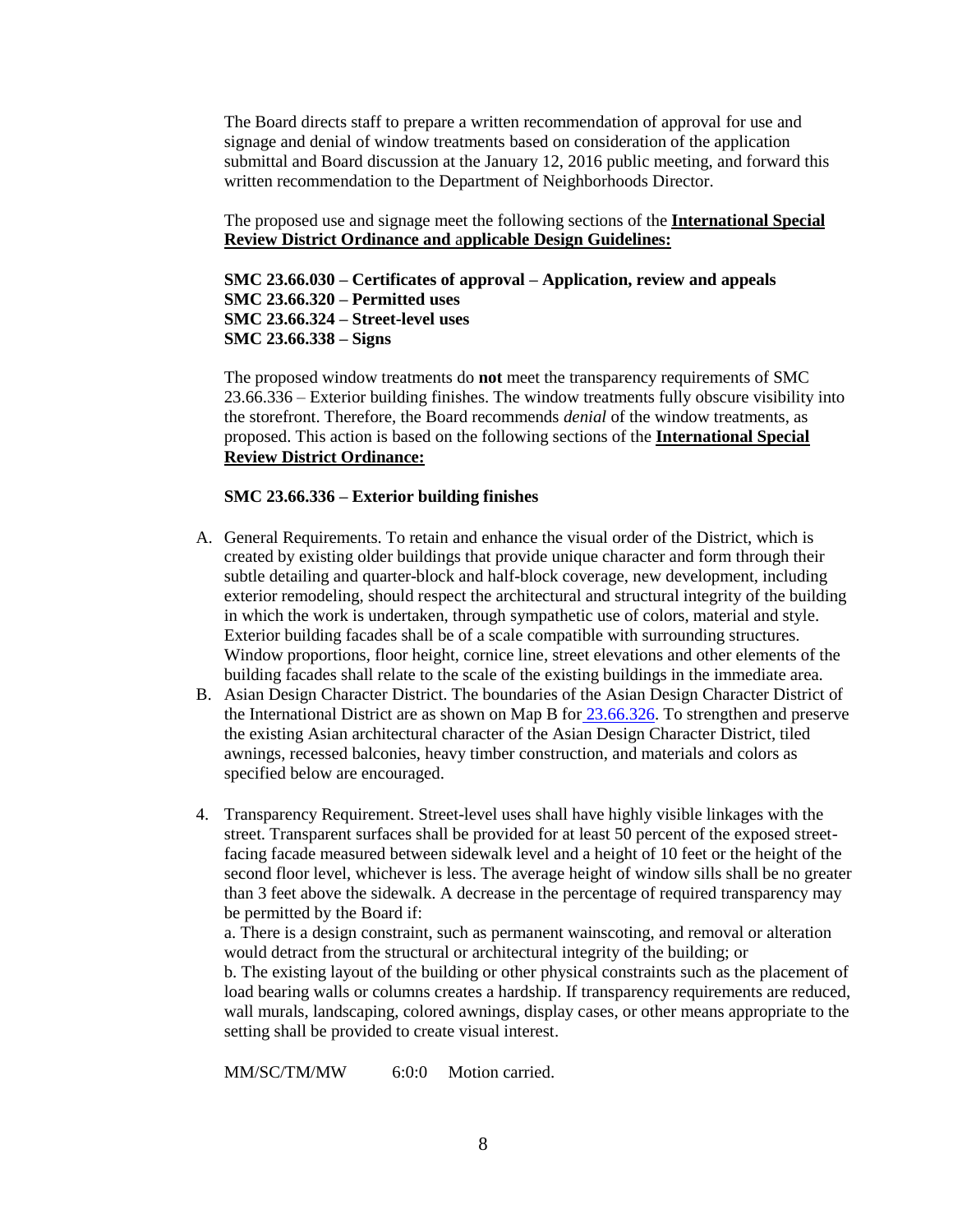Ms. Frestedt reiterated to the applicant that the window treatments as proposed were denied.

## **011216.3 BOARD BRIEFINGS**

#### 011216.31 525 Yesler Way

*Presenter:* Paul Hanson, NK Architecture

Design briefing on Preliminary Design of a new 7-story mixed-use building with one level of underground parking, with a focus on the design of the east-facing courtyard.

Ms. Frestedt provided an overview of the site and feedback from the first briefing. She stated that the Board had been supportive of orienting the courtyard to the east, pending additional information about the relationship of the courtyard to the right of way.

Paul Hanson and Emily Evenson, NK Architects, Marc Angelillo (developer), and Karen Kiest, landscape architect, presented via PowerPoint; full report in DON file. Following is a summary of Board questions and comments.

Mr. Hanson noted the importance of the east orientation to allow light into the childcare facility and reviewed pros and cons of different massing options. The team presented detailed massing options  $A - D$ , noting that D is the preferred alternative. He identified entries/exists around the site and went over the building program and noted that the planter at the courtyard is part of the stormwater approach. He said that the goal is to retain the sidewalk where it is and improve plantings along the street. There was a discussion about the grade and related challenges along the site. There was a presentation of possible approaches to a decorative fence or treatment along the courtyard; this area has not yet been designed. He said there would be future presentation/discussion of security and signage. There was a discussion of the trees to the east of the site, noting potential ties to the Japantown community. There are plans to put in something similar, possibly using a graft of the existing tree(s).

Ms. Moriguchi asked the length of the courtyard along the street.

Mr. Hanson said it is 40'.

Ms. Moriguchi asked about the massing scheme, seeking clarification of the two tones of grey bars on the rendering.

Mr. Hanson said the north and south bar with separator in middle – courtyard on one side and the other side roof deck. He said they tried to break the mass with color bring the bars down and break color.

Ms. Moriguchi said she liked how the two entries are clarified and the two story lobby addition helps. She said the large planting is sort of a barrier to creating a space for interaction. She noted the amount of proposed planting.

Mr. Kiest said that they could have a stop for people.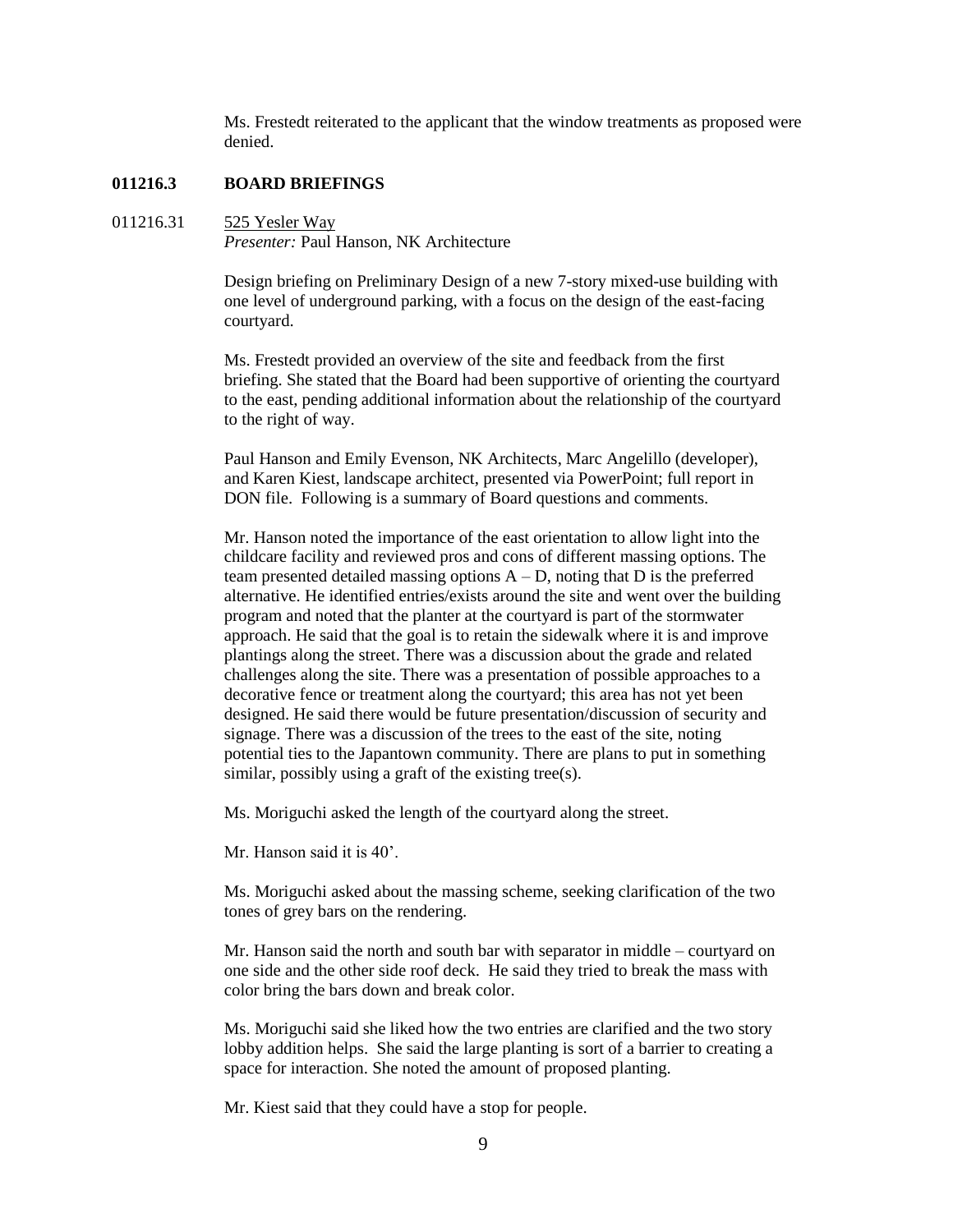Mr. Hanson said they are discussing that – it could be a plaza type space but noted safety and security issues with the children's play area.

Ms. Frestedt noted the possibility of senior rest stops and mentioned the importance of creating safe spaces or spaces that do not become problem areas or places to hide.

Ms. Wong asked about the stand of trees; she disclosed that she has been asked by the Green Space Coalition to look at the history of the grove of trees.

Mr. Angelillo said they have been working with the Green Space coalition to explore options for the trees on site. He said they are looking to preserve heritage of trees.

Ms. Frestedt said it is important to continue to look at compatibility with Japantown as a whole and consider, what is it about the design that says that it's located within the ISRD?

Mr. Martin said he enjoyed the preferred scheme Option D. He said it does justice to the courtyard to break up the massing and activate the space. He noted the bright bold color for the bar in the massing drawing and asked if the intent was to be bold or subtle.

Mr. Hanson said it will be more subtly reflected.

Mr. Martin said he has yet to see a strong connection with Nihonmachi. He said color alone doesn't speak to the connection and history and he suggested perhaps there are ways to creatively bring that influence to the design of the courtyard separation.

Ms. Rogers agreed with massing option D. She noted the playfulness at the connections encouraged continuing this with material and textures. She said to open up form and not block it all in. She said to add more interest in the back of the courtyard to add visual interest, referencing the photo of the Wing Luke Asian Museum on the cover sheet.

Mr. Hanson said maybe they could do something within the courtyard space to promote that.

Ms. Rogers said to create movement with material and close up have texture with landscape. She said the design from the street into the courtyard is key.

Mr. Angelillo said there are requirements for outdoor space for childcare.

Mr. Moriguchi supports the preferred massing option and said it helps define uses.

Public Comment: There was no public comment.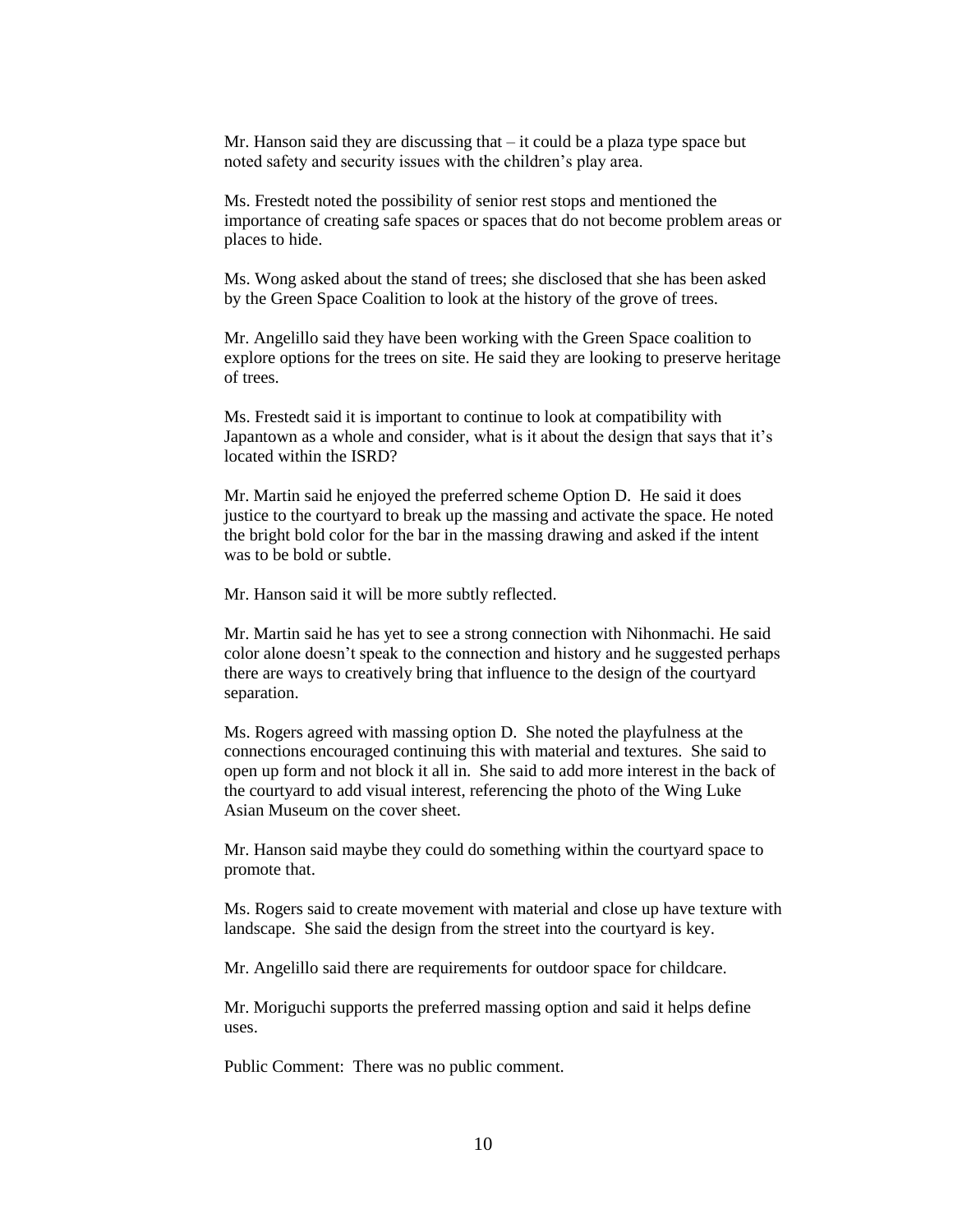The Board agreed they were supportive of massing option D and recommended to continue working on the courtyard design.

Ms. Moriguchi suggested the softening of the edge, making it more urban without being barricaded.

Ms. Kiest said they are exploring how to protect the children and see into space.

Ms. Moriguchi appreciated the open-ness and suggested breakdown scale.

Ms. Rogers said not just look down but looking across.

Ms. Moriguchi said to pick up on playfulness.

## 011216.32  $10^{th}$  & Jackson *Presenter:* Chris Olson, Nystrom + Olson Architecture

Informational briefing on proposed demolition of four buildings and proposed new construction of a 7-story mixed-use building with one level of underground parking on five parcels east of I-5 in Little Saigon. Alternate massing studies will be presented.

Keith James, Inland Real Estate (developer), Cara Bertram (SCIDPDA), Chris Olson, from Nystrom + Olson, presented.

Mr. James said that his firm is a Spokane-based developer that does senior and affordable housing that they build and own. He said that this proposal is a direct response to the Mayor's call for affordable housing. He stated that they are collaborating with the SCIDPDA and have met with leaders in Little Saigon.

Ms. Bertram went over context of the four buildings on the five-parcel site and provided a summary of the historic property report (full report in the DON file). She explained the history of the buildings on site and noted the lack of integrity.

Ms. Frestedt reiterated the assumption that there would be no issues with proposed demolition. Board members agreed and stated that they were okay with proceeding with review of redevelopment plans.

Mr. Olson, Nystrom & Olson Architecture presented three massing schemes, showing a mixed use building with 247 units, fronting S. King and S. Jackson Streets. He presented three massing options, stating that all options are the same in regards to massing and density:

Scheme A presents parking garage entry off Jackson. Commercial on Jackson and King; a terraced plaza would be needed on King to deal with the grade. He said the residential units abut I-5.

Scheme B provides low commercial on King and Jackson with terracing on King. He said that parking would be accessed on  $10<sup>th</sup>$  via internal ramp. He said that commercial, common space, ADA, emergency vehicle access and tenant parking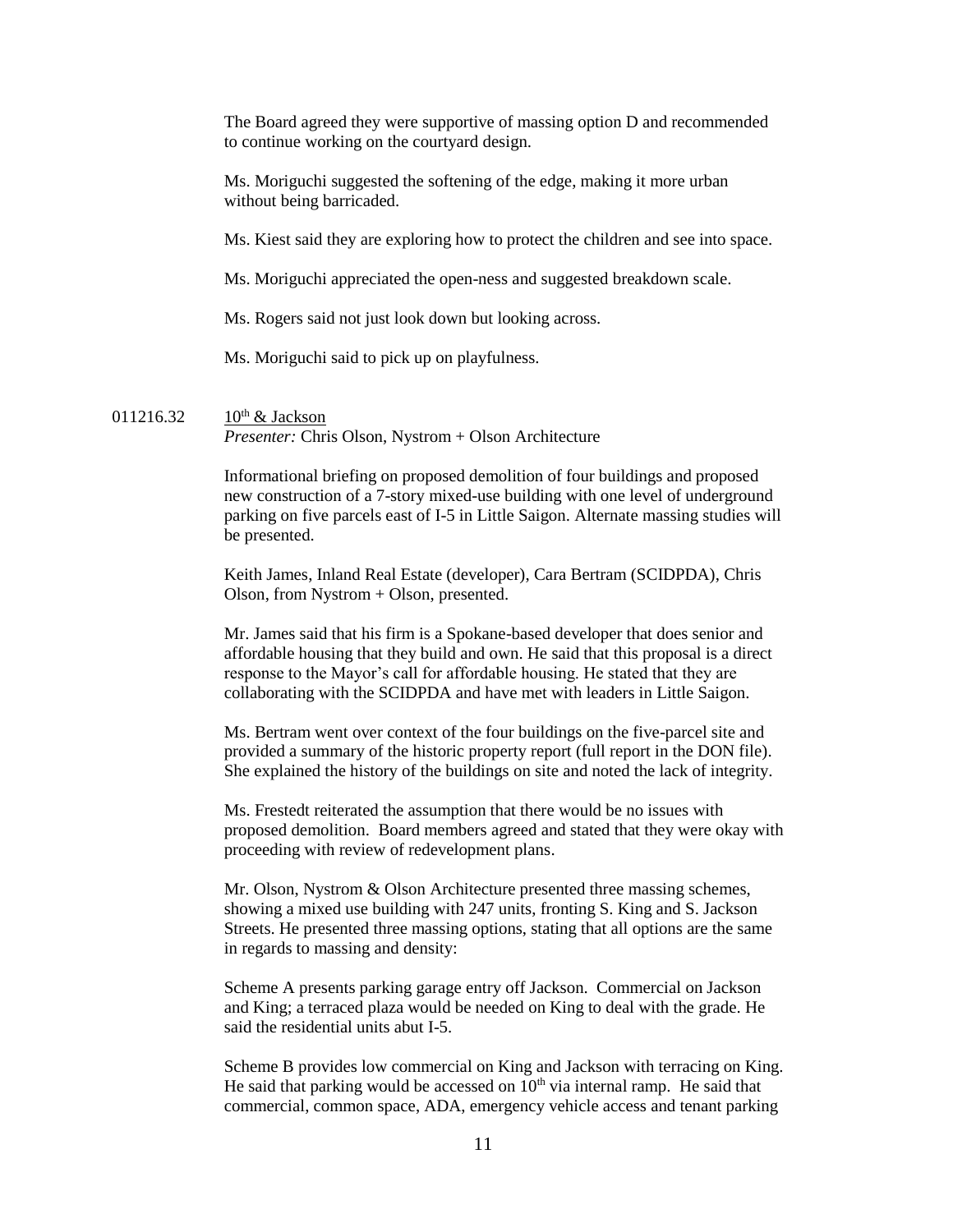would be along  $10<sup>th</sup>$  Avenue. He said that residential units would be elevated off sidewalk.

Scheme  $C$  – the preferred option – provides secured parking with access off King. He said residential entry would be off King. He said that commercial will be on Jackson. He said that access to the parking garage would be at Jackson and  $10<sup>th</sup>$  with commercial at the corner. He said that there will be a 1  $\frac{1}{2}$  - 2 story commercial base. He said there would be a small residential courtyard, commons space as well as residential units. He said that I-5 climbs along the site; they have pulled the building back  $55 - 60$  feet from the freeway.

Ms. Frestedt went over the previsions of SMC 23.66.308 and noted preferred uses east of I-5, encouragement of pedestrian oriented uses, commercial activation, and minimization of vehicle impacts. She said that the board would consider how proposal responds to provision of code and Secretary of Interior Standards.

Mr. James said he heard from the community about the need for parking and the more commercial, the better.

Public Comment:

Diane King, property owner, asked about the planned number of units and parking spaces.

Mr. Olson said they plan 247 units all affordable 'workforce' housing. He said that 50 – 60 parking places are proposed in the garage and 6-10 at grade.

Ms. Rogers asked about massing – volume at the main level. She asked which option provides the most commercial space.

Mr. Olson said at this point it is just a box and they have not yet studies massing; all three schemes are similar. He said that common space for residential use in Scheme C is greater now. He said they want to create a more substantial base. Amenity will carry from the sidewalk up and the uses will blend. He noted that the volume of common space exceeds commercial space.

Ms. Moriguchi said that there is more opportunity with scheme C to interact with the street. She said there is opportunity to create interesting space because of the grade changes. She said it will be important how those spaces are treated.

Mr. Olson said that there is a green street that they will respond to.

Mr. Martin said it would be great to see more about the design at  $10<sup>th</sup>$  & Jackson. He said to connect the stair climb to Jackson and said that all options play well to corner but that C is the best.

There was interest in and discussion about further understanding the opening along  $10<sup>th</sup>$  Ave. S. at grade.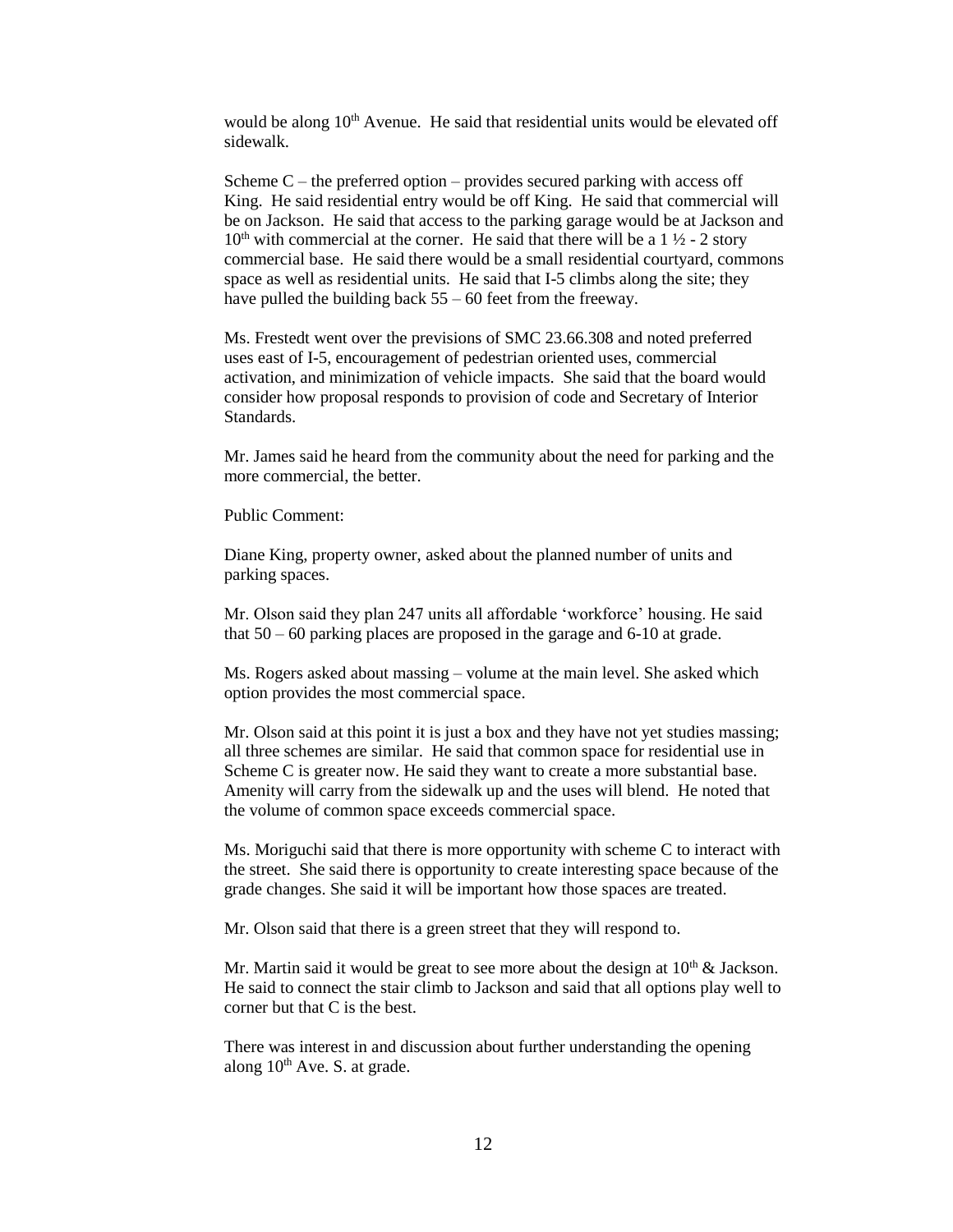Ms. Moriguchi said there is a big opening with parking at street and asked how that will look / feel. She said she would be interested to see it pulled back, possibly allowing for greater width at the sidewalk.

Mr. Olson said that they wanted options for parking in front of resident courtyard.

Mr. James said the courtyard will be secure and not open to the public. He said they will look at how to safely gate it in a safe and welcoming way. He noted public safety issues and said they are looking at how to treat it as a welcoming opening.

Mr. Olson said they could tuck the entrance back.

Ms. Moriguchi said to pull the commercial along the periphery but more interactive and less gated. She said to weave in the programmatic parameters. She wanted to see the interface of a person going to lobby – aesthetically programmatically.

Ms. Rogers said to think of the  $224'$  along  $10<sup>th</sup>$  as an opportunity to break up at least as experienced from the street. She said the parallel to I-5 is not as critical where the other three are.

Mr. Setijono suggested putting parking to exterior wall.

Ms. Rogers asked about mechanical units.

Mr. Olson said they will be smaller and spread out throughout the roof and garage; there will be no giant air handling on roof. He said there will be stair to roof and elevator over-runs there.

Ms. Rogers asked about a roof deck.

Mr. James said they will have to meet the green factor; he noted the courtyard will be well landscaped. He said they are budgeting for noise issues.

Ms. Frestedt noted the presence of the Green Street and access along S. King St.

It was noted that ground floor study perspectives are needed rather than bird's eye view.

A member requested to further define Option 3 at multiple levels.

Ms. Moriguchi asked about the need for two curb cuts for parking.

Ms. Rogers asked if they looked at ways to activate the opening so that it's not just parking. She said breaking up the length along  $10<sup>th</sup>$  and S. Jackson will be key.

Mr. Setijono suggested maximizing parking in the garage.